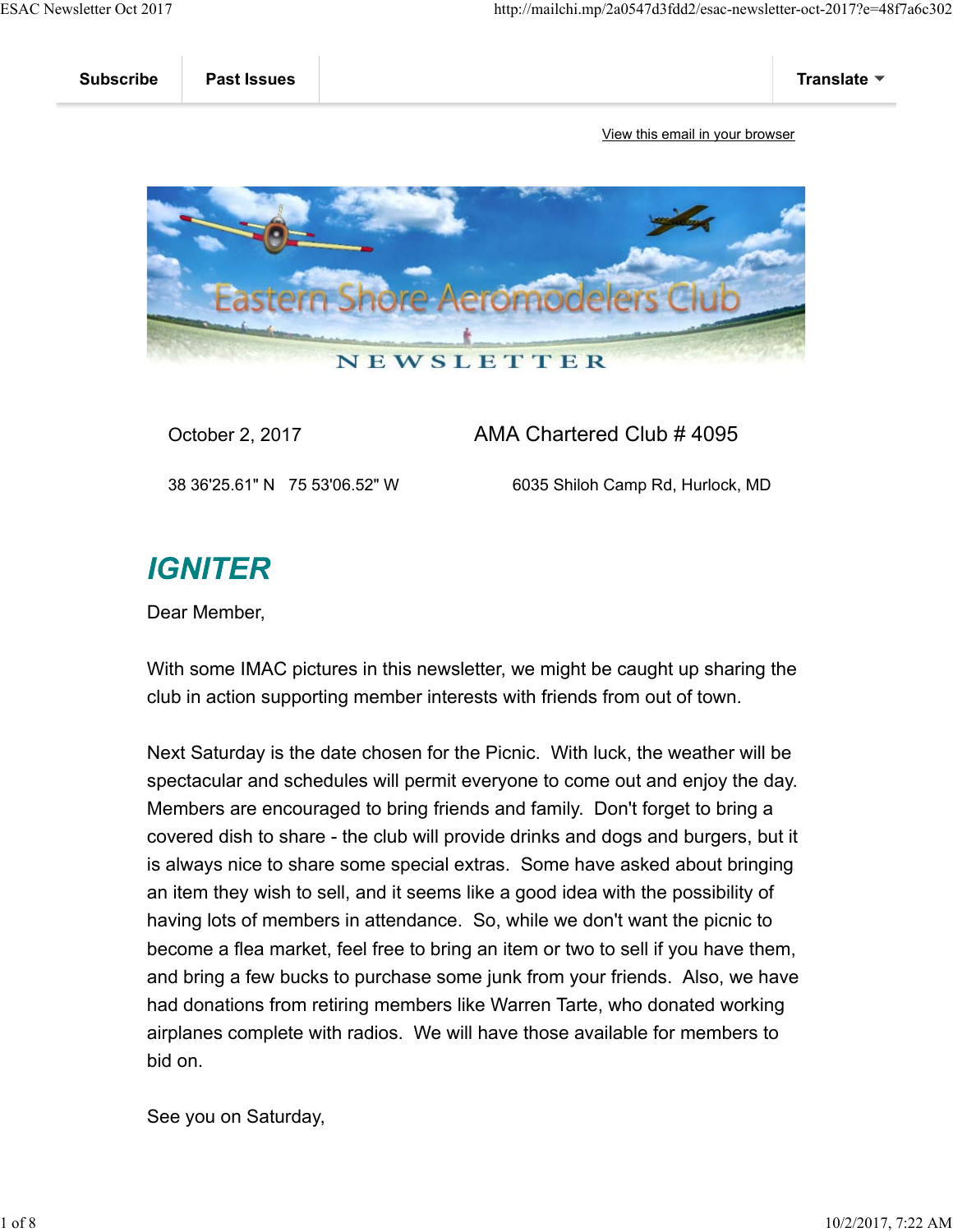## Pictures from the 2017 Ace Oertly IMAC Challenge





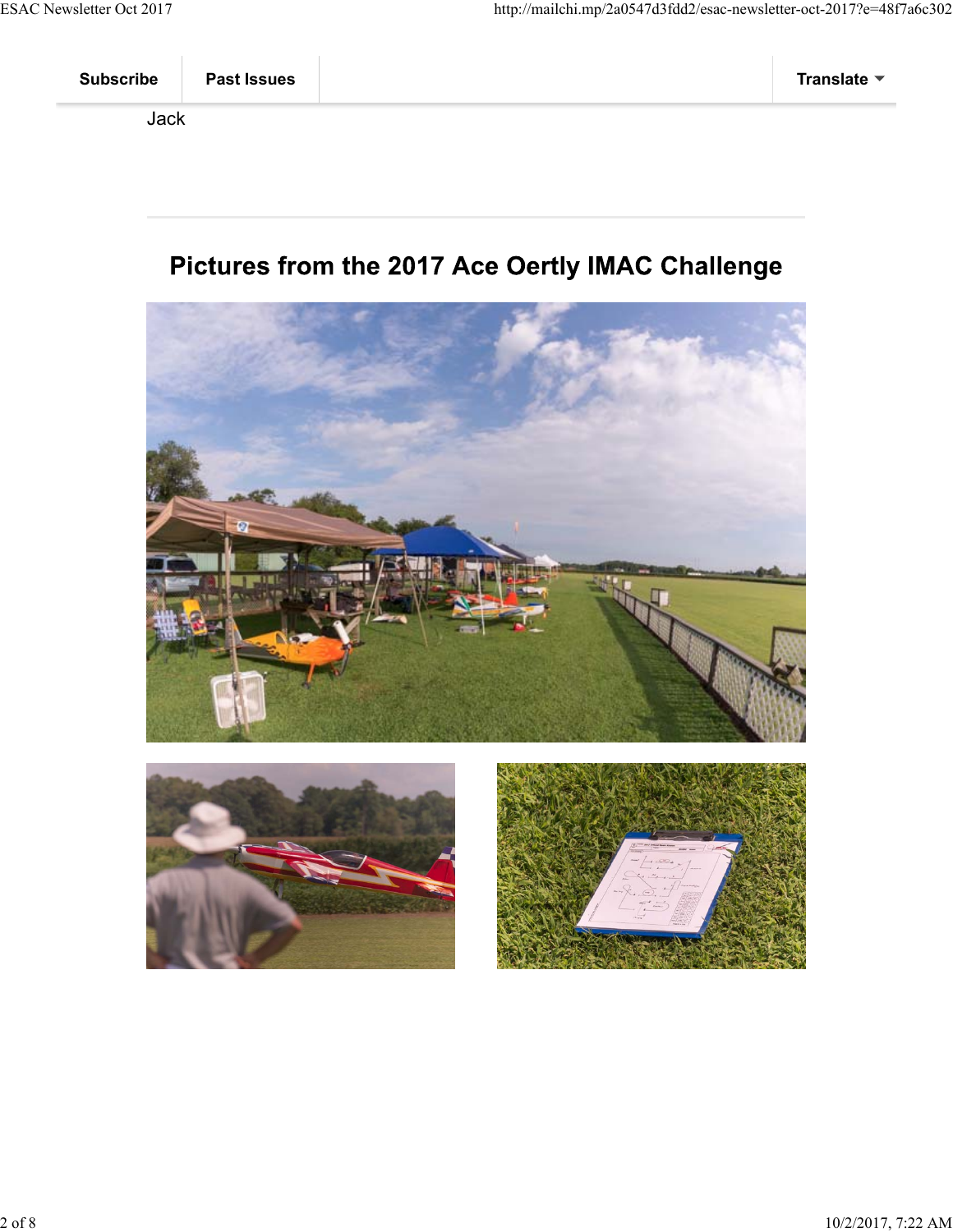







A Meeting was called to order on . . .

September 13, 2017 at the Field at 7pm. The Treasurer reported \$4,207.01 in savings and \$687.35 in checking.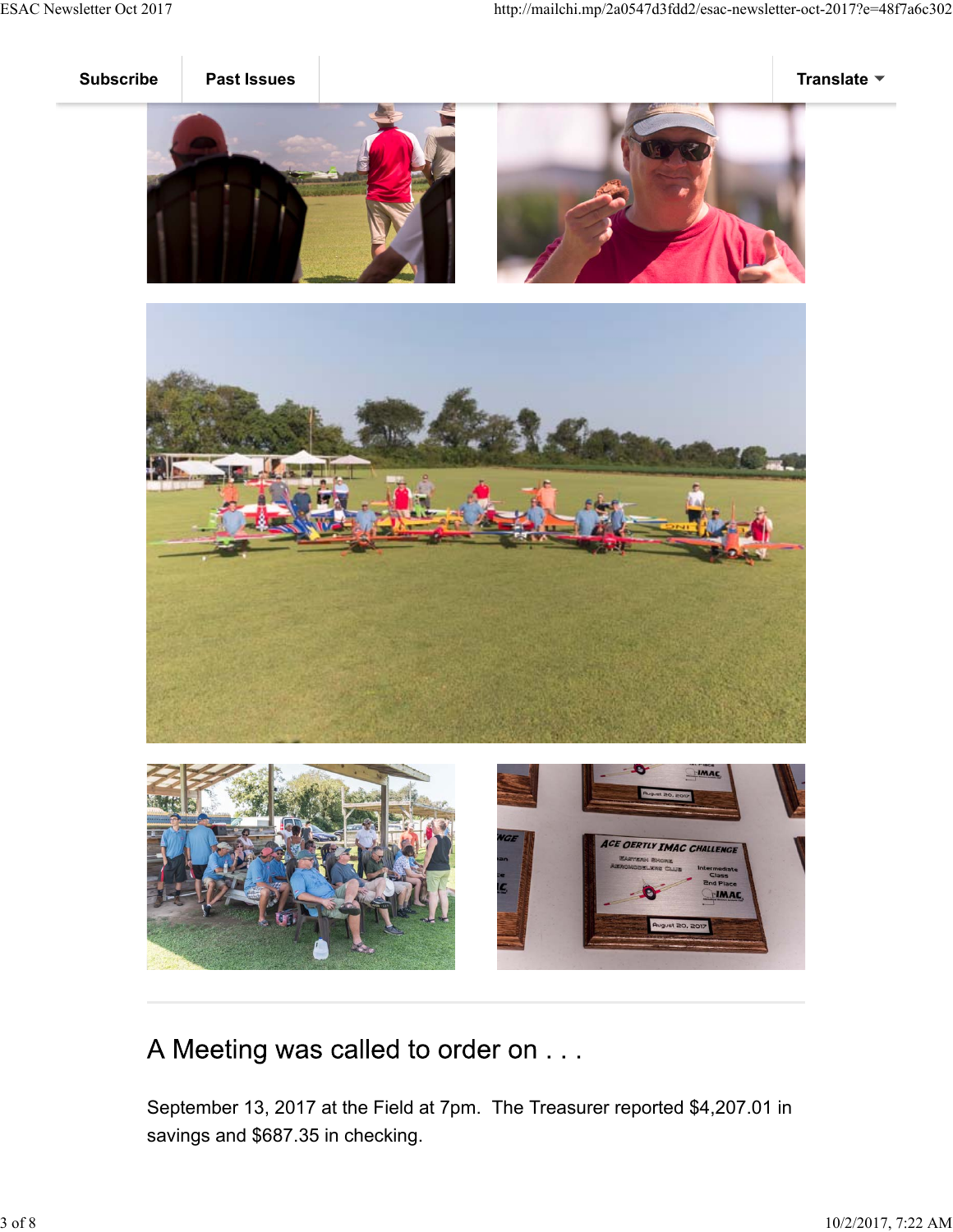Nominations for club officers will be accepted at the October meeting as called for in the Club Bylaws. Current Officers have indicated willingness to serve another year if asked. The official vote will be at the November Club meeting. Club Dues were discussed. With the treasury in solid surplus, and next years dues just around the corner, it seems reasonable to hold dues where they are. We have a balance that will support major mower repair if needed. The official vote on dues will happen at the October club meeting.

A member had voiced some security concern over the posting of birth days in newsletters. The group agreed that just listing member names without posting dates would serve club purposes.

The request to schedule a club picnic was discussed. It was agreed to have the picnic scheduled for Oct 7 with rain date of Oct 8. If weather is to be a factor, members are to check the calendar on the club website for cancellation details. The website notice would be in place by 8am on the event day. Having contests was discussed and the group decided to just have flying with no organized activities other than foamy jet flying- which could be combat or even limbo if the group felt like giving it a try. The club would provide drinks and burgers/dogs and we would extend an invitation to the Seaford Club members to join us.

The event schedule for 2018 came up and the Second Annual Jet Invitational will be planned for April 28.

There being no further business, the meeting was called to a close at 7:28pm.

## **A few pics from yesterday to get your juices flowing...**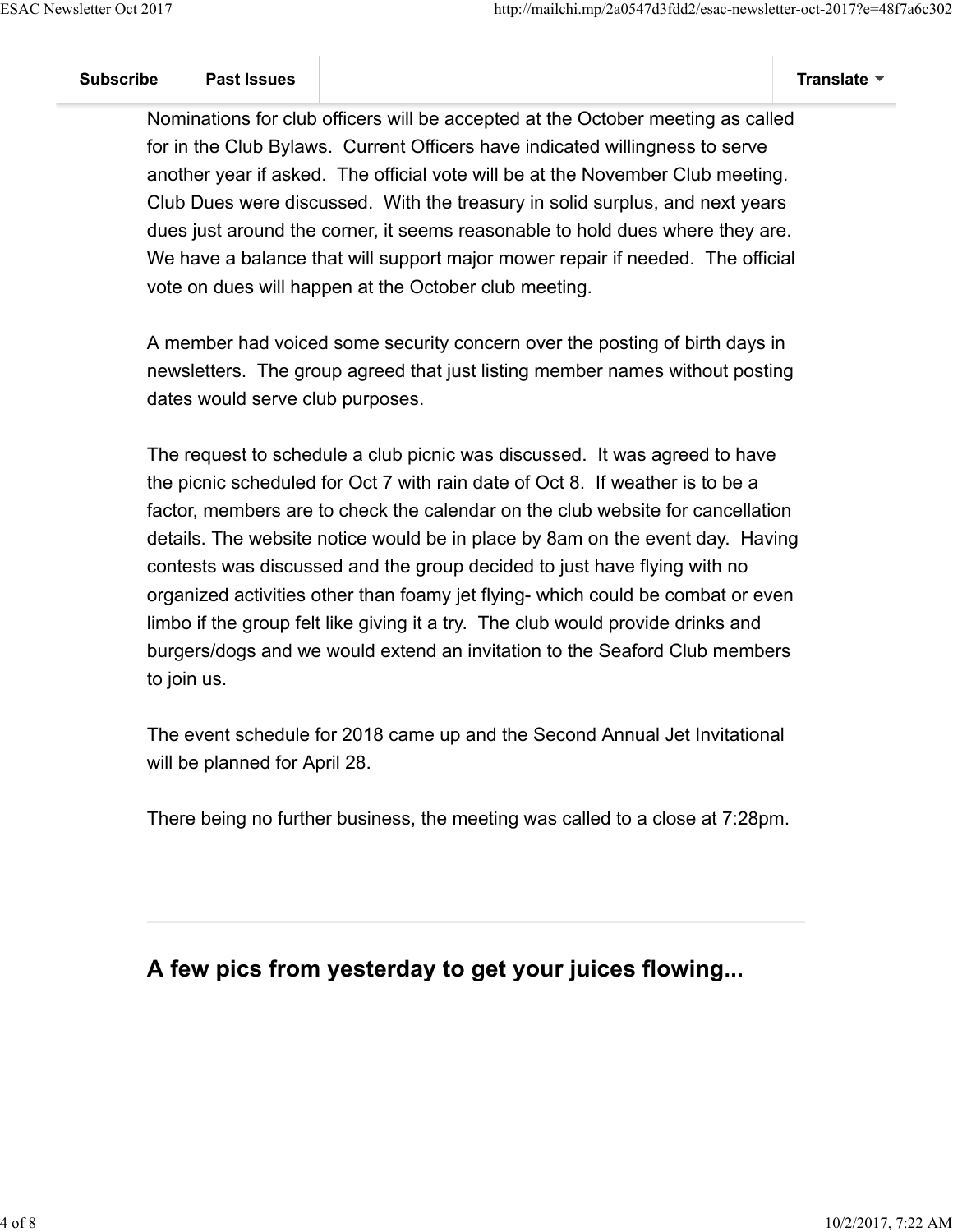







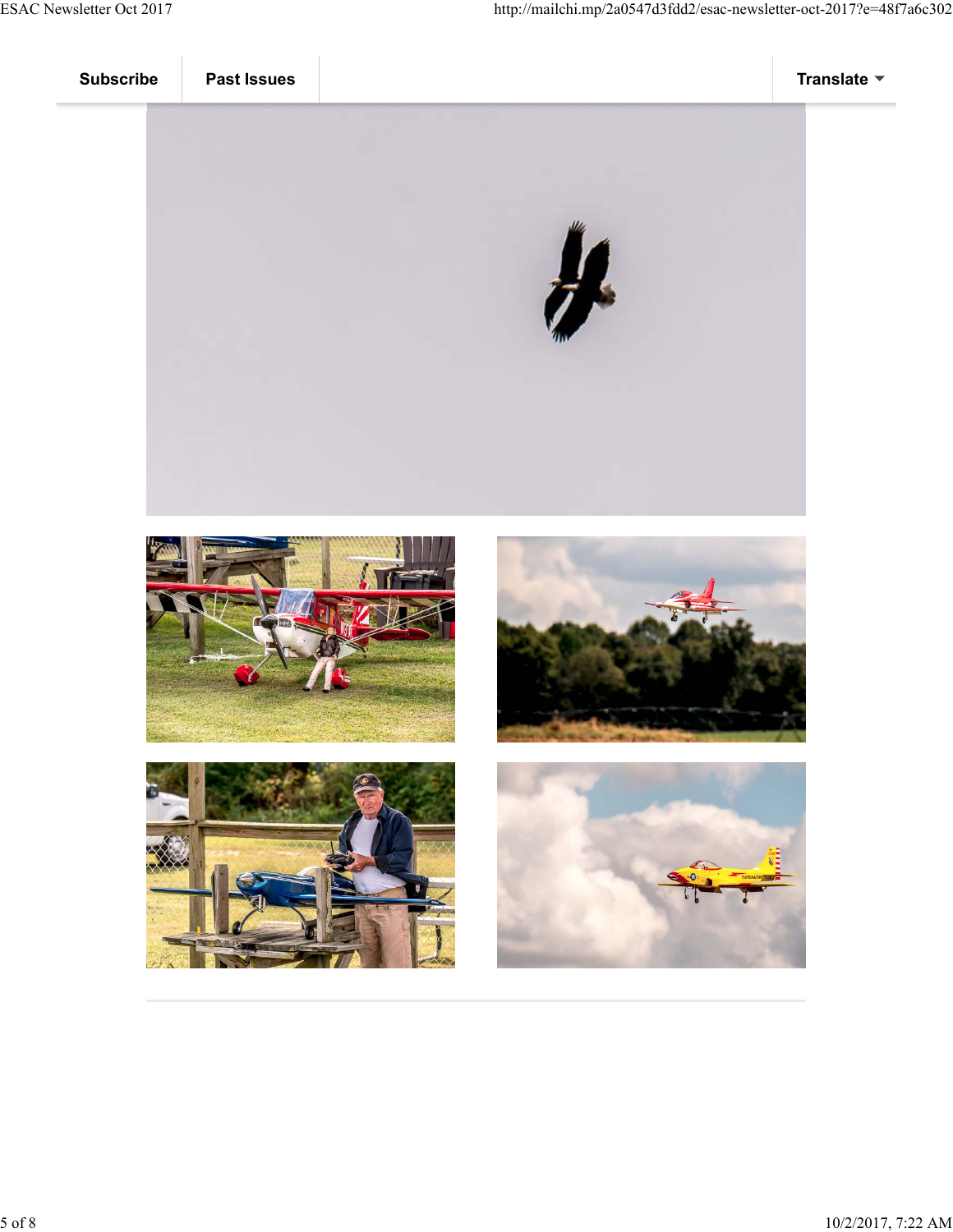



October 7 - Club Picnic - Seaford Club Invited

November 8 - Club meeting at the Train Station 7pm